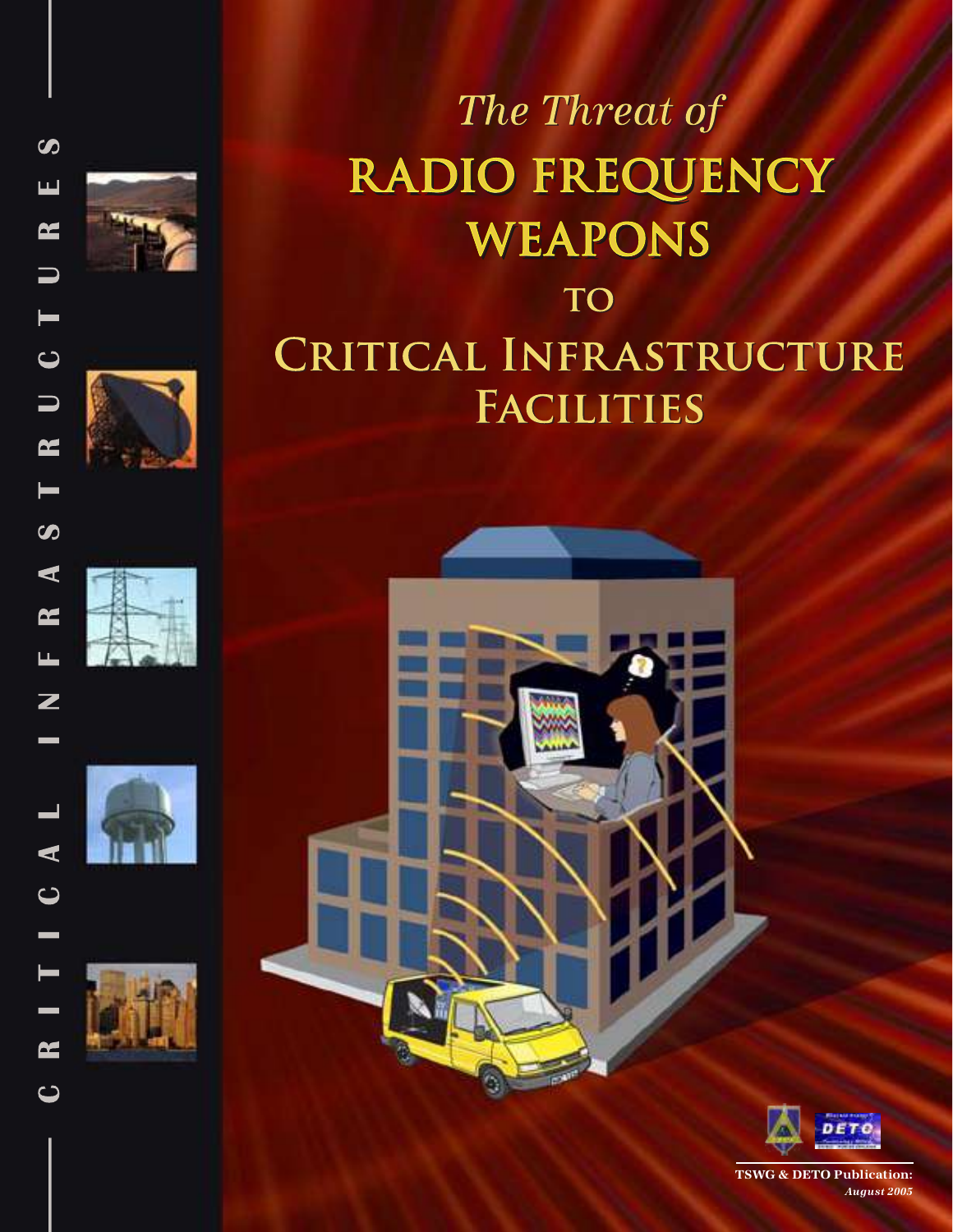| <b>Report Documentation Page</b>                                                                                                                                                                                                                                                                                                                                                                                                                                                                                                                                                                                                                                                                                                                                                                                                                                   |                                    |                              |                                                   |                                                     | Form Approved<br>OMB No. 0704-0188                 |  |  |
|--------------------------------------------------------------------------------------------------------------------------------------------------------------------------------------------------------------------------------------------------------------------------------------------------------------------------------------------------------------------------------------------------------------------------------------------------------------------------------------------------------------------------------------------------------------------------------------------------------------------------------------------------------------------------------------------------------------------------------------------------------------------------------------------------------------------------------------------------------------------|------------------------------------|------------------------------|---------------------------------------------------|-----------------------------------------------------|----------------------------------------------------|--|--|
| Public reporting burden for the collection of information is estimated to average 1 hour per response, including the time for reviewing instructions, searching existing data sources, gathering and<br>maintaining the data needed, and completing and reviewing the collection of information. Send comments regarding this burden estimate or any other aspect of this collection of information,<br>including suggestions for reducing this burden, to Washington Headquarters Services, Directorate for Information Operations and Reports, 1215 Jefferson Davis Highway, Suite 1204, Arlington<br>VA 22202-4302. Respondents should be aware that notwithstanding any other provision of law, no person shall be subject to a penalty for failing to comply with a collection of information if it<br>does not display a currently valid OMB control number. |                                    |                              |                                                   |                                                     |                                                    |  |  |
| 1. REPORT DATE<br><b>AUG 2005</b>                                                                                                                                                                                                                                                                                                                                                                                                                                                                                                                                                                                                                                                                                                                                                                                                                                  |                                    | 2. REPORT TYPE               |                                                   | <b>3. DATES COVERED</b><br>00-00-2005 to 00-00-2005 |                                                    |  |  |
| <b>4. TITLE AND SUBTITLE</b>                                                                                                                                                                                                                                                                                                                                                                                                                                                                                                                                                                                                                                                                                                                                                                                                                                       |                                    |                              |                                                   |                                                     | <b>5a. CONTRACT NUMBER</b>                         |  |  |
| The Threat Of Radio Frequency Weapons To Critical Infrastructure<br><b>Facilities</b>                                                                                                                                                                                                                                                                                                                                                                                                                                                                                                                                                                                                                                                                                                                                                                              |                                    |                              |                                                   |                                                     | 5b. GRANT NUMBER                                   |  |  |
|                                                                                                                                                                                                                                                                                                                                                                                                                                                                                                                                                                                                                                                                                                                                                                                                                                                                    |                                    |                              |                                                   |                                                     | 5c. PROGRAM ELEMENT NUMBER                         |  |  |
| 6. AUTHOR(S)                                                                                                                                                                                                                                                                                                                                                                                                                                                                                                                                                                                                                                                                                                                                                                                                                                                       |                                    |                              |                                                   |                                                     | <b>5d. PROJECT NUMBER</b>                          |  |  |
|                                                                                                                                                                                                                                                                                                                                                                                                                                                                                                                                                                                                                                                                                                                                                                                                                                                                    |                                    |                              |                                                   |                                                     | <b>5e. TASK NUMBER</b>                             |  |  |
|                                                                                                                                                                                                                                                                                                                                                                                                                                                                                                                                                                                                                                                                                                                                                                                                                                                                    |                                    |                              |                                                   |                                                     | 5f. WORK UNIT NUMBER                               |  |  |
| 7. PERFORMING ORGANIZATION NAME(S) AND ADDRESS(ES)<br>Naval Surface Warfare Center, Dahlgren Division, 17320 Dahlgren<br>Road, Dahlgren, VA, 22448                                                                                                                                                                                                                                                                                                                                                                                                                                                                                                                                                                                                                                                                                                                 |                                    |                              |                                                   |                                                     | 8. PERFORMING ORGANIZATION<br><b>REPORT NUMBER</b> |  |  |
| 9. SPONSORING/MONITORING AGENCY NAME(S) AND ADDRESS(ES)                                                                                                                                                                                                                                                                                                                                                                                                                                                                                                                                                                                                                                                                                                                                                                                                            |                                    |                              |                                                   |                                                     | 10. SPONSOR/MONITOR'S ACRONYM(S)                   |  |  |
|                                                                                                                                                                                                                                                                                                                                                                                                                                                                                                                                                                                                                                                                                                                                                                                                                                                                    |                                    |                              |                                                   |                                                     | 11. SPONSOR/MONITOR'S REPORT<br>NUMBER(S)          |  |  |
| 12. DISTRIBUTION/AVAILABILITY STATEMENT<br>Approved for public release; distribution unlimited                                                                                                                                                                                                                                                                                                                                                                                                                                                                                                                                                                                                                                                                                                                                                                     |                                    |                              |                                                   |                                                     |                                                    |  |  |
| <b>13. SUPPLEMENTARY NOTES</b>                                                                                                                                                                                                                                                                                                                                                                                                                                                                                                                                                                                                                                                                                                                                                                                                                                     |                                    |                              |                                                   |                                                     |                                                    |  |  |
| 14. ABSTRACT                                                                                                                                                                                                                                                                                                                                                                                                                                                                                                                                                                                                                                                                                                                                                                                                                                                       |                                    |                              |                                                   |                                                     |                                                    |  |  |
| <b>15. SUBJECT TERMS</b>                                                                                                                                                                                                                                                                                                                                                                                                                                                                                                                                                                                                                                                                                                                                                                                                                                           |                                    |                              |                                                   |                                                     |                                                    |  |  |
| 16. SECURITY CLASSIFICATION OF:                                                                                                                                                                                                                                                                                                                                                                                                                                                                                                                                                                                                                                                                                                                                                                                                                                    | 17. LIMITATION OF                  | 18. NUMBER                   | 19a. NAME OF                                      |                                                     |                                                    |  |  |
| a. REPORT<br>unclassified                                                                                                                                                                                                                                                                                                                                                                                                                                                                                                                                                                                                                                                                                                                                                                                                                                          | <b>b. ABSTRACT</b><br>unclassified | c. THIS PAGE<br>unclassified | <b>ABSTRACT</b><br>Same as<br><b>Report (SAR)</b> | OF PAGES<br>13                                      | <b>RESPONSIBLE PERSON</b>                          |  |  |

| <b>Standard Form 298 (Rev. 8-98)</b> |                               |  |  |
|--------------------------------------|-------------------------------|--|--|
|                                      | Prescribed by ANSI Std Z39-18 |  |  |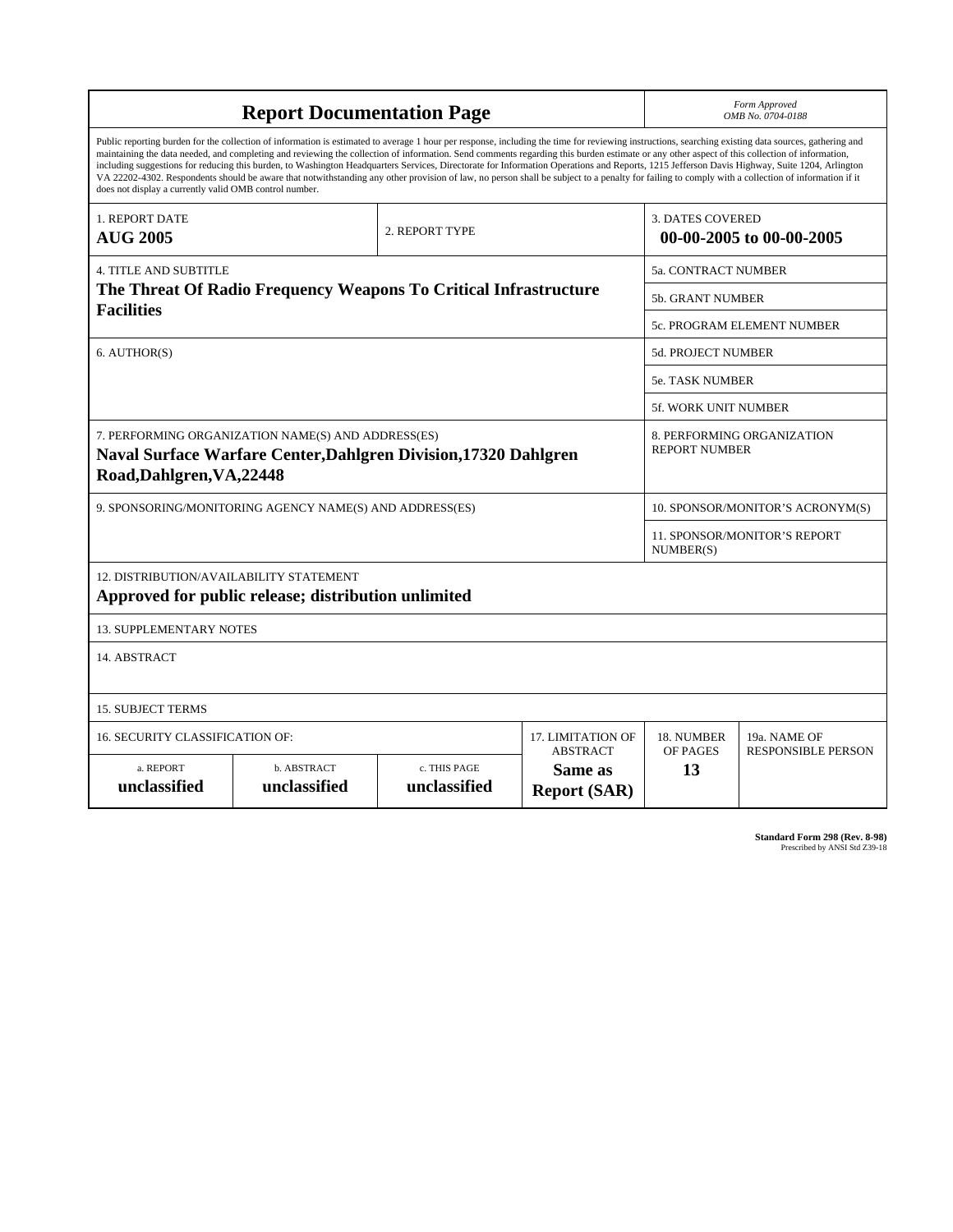# **CONTENTS**

 $\overline{\phantom{a}}$ 

 $\overline{\phantom{0}}$ 

| <b>TOPICS</b>                                  | <b>PAGE</b> |
|------------------------------------------------|-------------|
| Threat of Radio Frequency Weapons to Critical  |             |
|                                                |             |
| What can RFWs Do to Infrastructure Facilities? |             |
| How Might RFWs Be Used Against a Facility?     |             |
| RFW Sizes, Packaging, and Employment           |             |
| Why Would an Attacker Use RFWs?                |             |
| Have RFWs Been Used in the Past?               |             |
|                                                |             |
|                                                |             |
|                                                |             |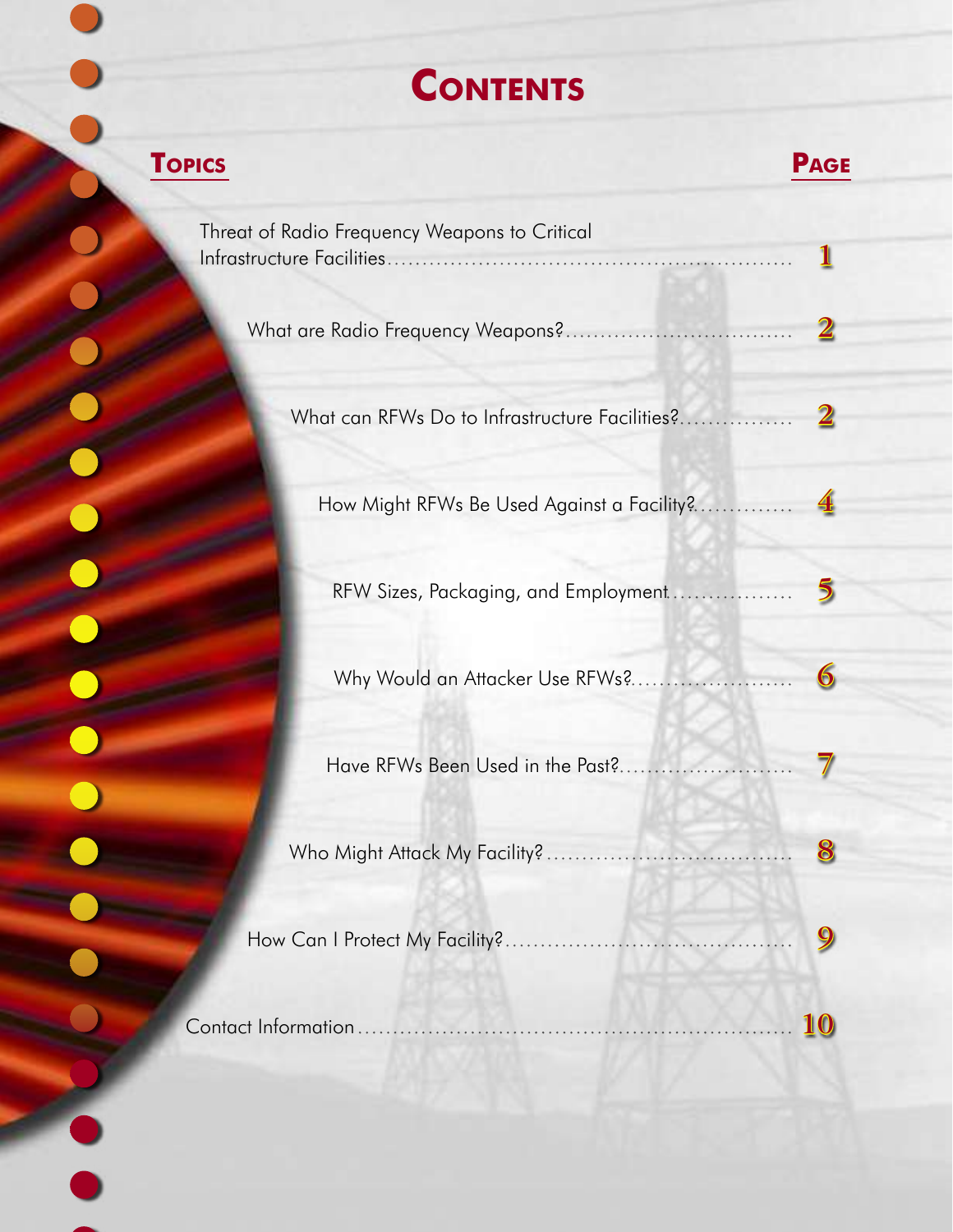## VITAL U.S. INFRASTRUCTURES



## **Threat of Radio Frequency Weapons to Critical Infrastructure Facilities**

*Critical infrastructure facilities*, as pictured above, support all facets of modern day life in the United States. By definition, they are the "...systems and assets...so vital to the United States that the incapacity or destruction of such systems and assets would have a debilitating impact on security, national economic security, national public health or safety, or any combination of those matters." [Section 1016 (e), U.S.A. Patriot Act of 2001] Critical infrastructure facilities include electric power facilities, oil refineries, water treatment plants, banking systems, pipelines, transportation systems, and communications facilities. Most critical infrastructure facilities depend on electrical and electronic systems to function. These systems can be susceptible to a little-known, yet significant and growing threat called *radio frequency weapons (RFWs)*.

The President of the United States proclaimed it a national goal that "…the United States shall …[achieve]… and shall maintain the ability to protect our nation's critical infrastructures from intentional acts that would significantly diminish the abilities of: the Federal Government to perform essential national security missions and to ensure the general public health and safety; state and local governments to maintain order and to deliver minimum essential public services; [and] the private sector to ensure the orderly functioning of the economy and the delivery of essential telecommunications, energy, financial and transportation services." [Presidential Decision Directive / NSC-63, dated May 22, 1998]

RFWs have already been used to defeat security systems, commit robberies, disable police communications, induce fires, and disrupt banking computers. Improvised RFWs have been demonstrated to jam satellites, cause a catastrophic failure in a locomotive and damage automobiles. Devices that can be used as RFWs have unintentionally caused aircraft crashes and near-crashes, pipeline explosions, large gas spills, computer damage, medical equipment malfunctions, vehicle malfunctions such as severe braking problems, weapons pre-ignition and explosions, and public water system malfunctions that nearly caused flooding.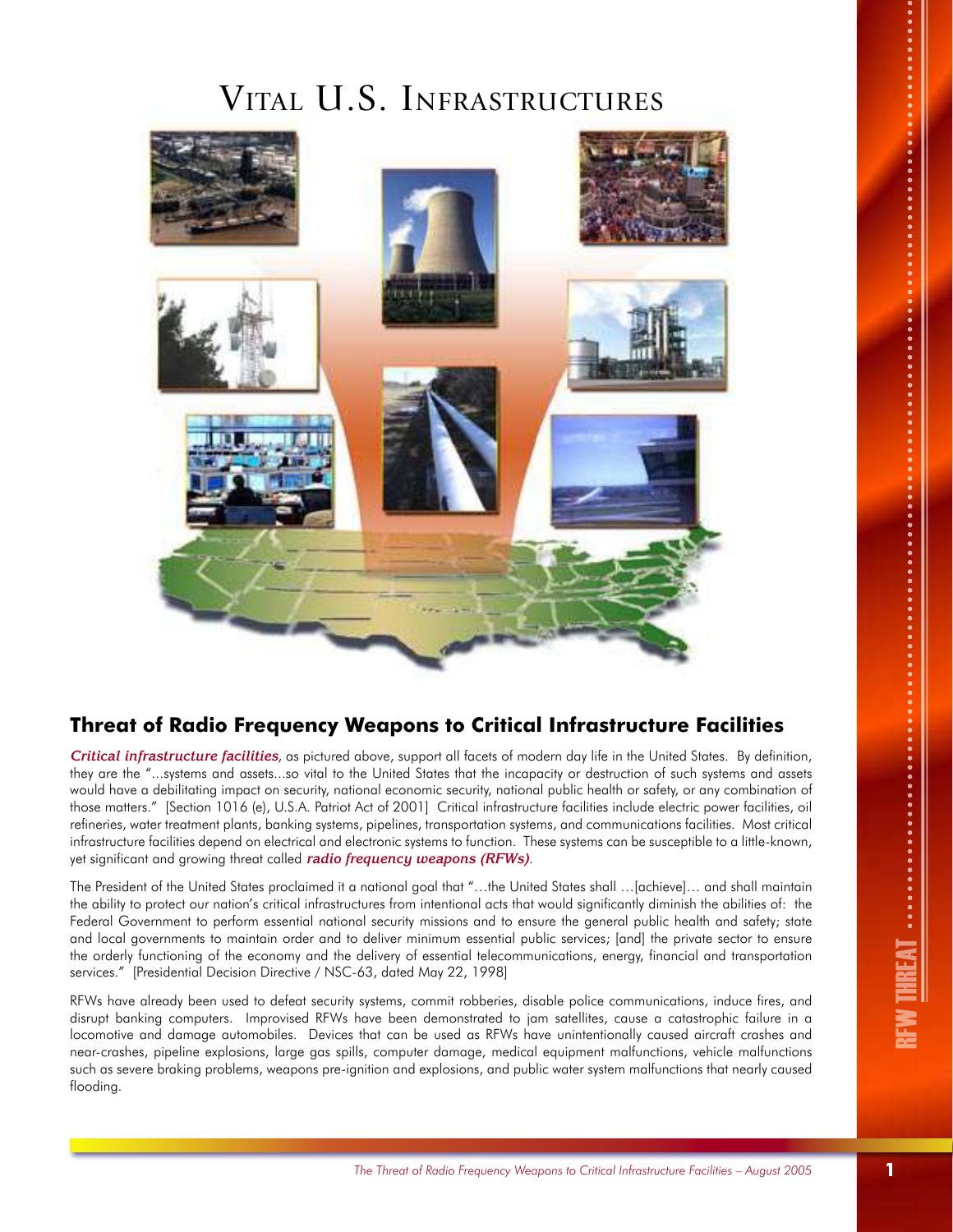### **What Are Radio Frequency Weapons?**

Electromagnetic radio frequency (RF) emitters are common in everyday life. They work by sending invisible electromagnetic energy into the air or down a wire. RF emitters are used in a variety of applications, including wireless communication, navigation (e.g., Global Positioning System), radar, etc. Some familiar examples of RF emitters include broadcast radio transmitter towers, cellular phones, two-way radios, microwave ovens, weather radars, police radars, cable television, and local area networks. It



Figure 1 - Example of a Radio Frequency Weapon

is possible for electromagnetic energy from an emitter to adversely affect electronic devices not designed to work with the emitter. This is called Electromagnetic Interference (EMI). A common example of EMI is when a two-way radio, such as a walkie-talkie, transmits a signal near a television. The radio signal can be received through the television's antenna, distorting the picture and masking the sound with the radio operator's voice.

Radio frequency weapons (RFWs), such as that shown in Figure 1, are devices that produce and emit electromagnetic energy for the purposes of intentionally disrupting or damaging the targeted electronics. Some RF emitters that are designed for non-hostile applications, such as radars and microwave communication transmitters, can be used as RFWs, if the intent is to cause disruption or damage.

## Radio Frequency Weapons produce electromagnetic energy for the purpose of disrupting and/or damage electronic systems.

### **What Can RFWs Do to Infrastructure Facilities?**

RFWs can damage electronics (see Figure 2) and/or cause them to malfunction, even in ways that compromise built-in, fail-safe mechanisms. The impact of the malfunction depends on what equipment is affected, how it is affected, when it is affected, and what function it is performing. If the affected electronics control critical processes, the impact may be significant, resulting in economic loss, reduced defenses, and infrastructure facility downtime.

For example, utilities and manufacturing facilities have become increasingly reliant upon automated control systems such as supervisory control and data acquisition (SCADA) systems and distributed control systems (DCS) to monitor, control, and regulate their processes. These automated control systems are basically composed of various electronic subsystems including a master computer called a Master Terminal Unit (MTU), a remote processor/controller called a Remote Terminal Unit (RTU), communications using wireless radio or telephone lines, electronic sensors (pressure sensors, current meters, etc.), and electronically controlled actuators (e.g. valves, circuit breakers, etc.) and relays, as shown in Figure 3. RFWs can potentially be used to affect any of these electronic devices and produce effects such as unintentional valve closures, disabled communications, false data transmissions, and damage to the electronic device itself. Further complicating matters, the data displayed on a control monitor (Figure 4) may Figure 2 - Integrated Circuit Damage Caused by an RFW

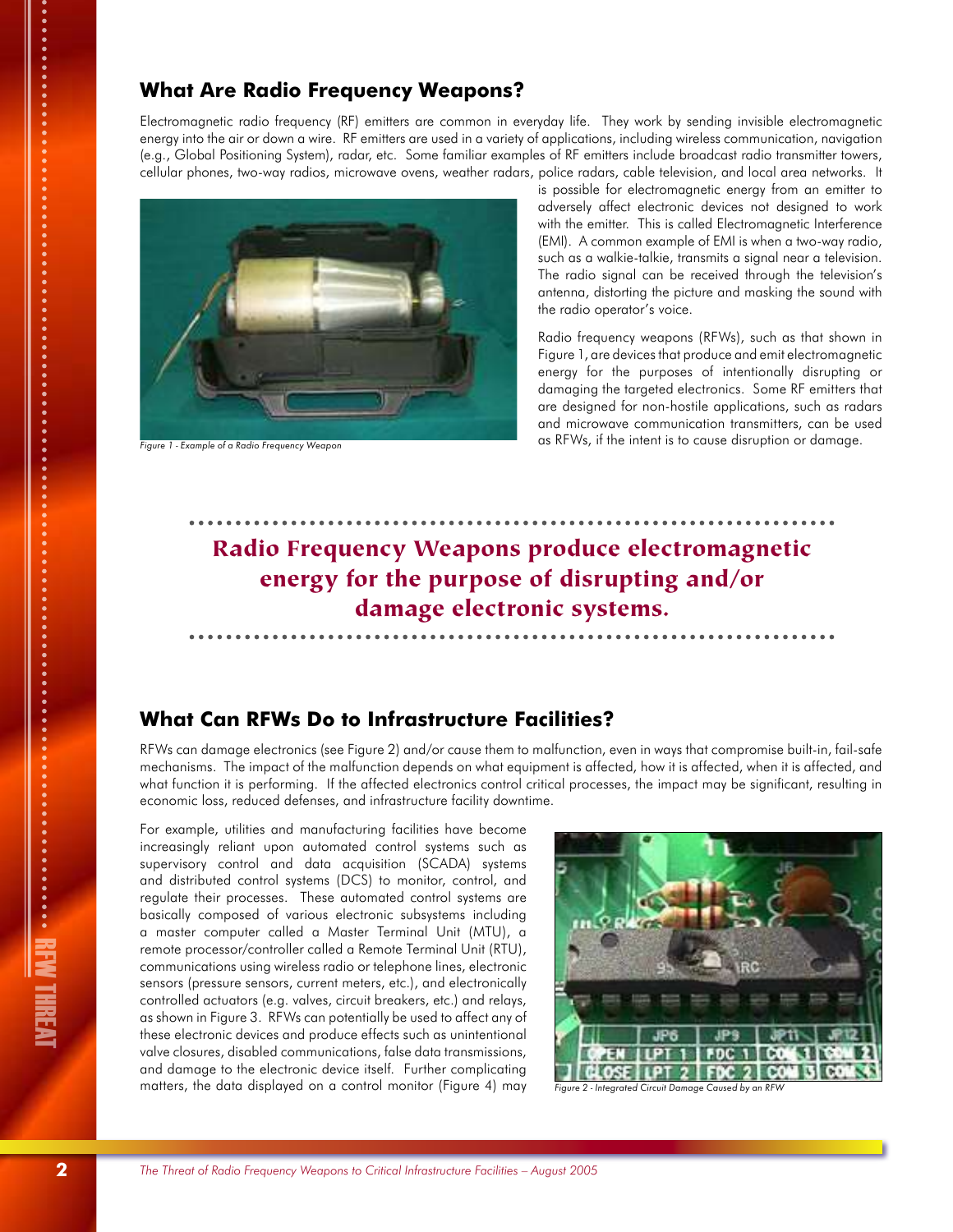

Figure 3 - Typical SCADA Configuration

not reflect the actual state of the system, which may hamper the operator's ability to correct the problems. Impacts from such effects can range from nuisance (e.g. having to send a technician to a remote site to reset equipment) to catastrophic (e.g. gas pipeline ruptures/explosions and mass electric power outages).

Other examples of how RFWs could be used to adversely affect critical infrastructures include disabling flight control systems for commercial aircraft, leading to loss of aircraft control and crashing; disruption of critical computers used for banking, stock exchange transactions, traffic light control, and train coordination; disabling security systems to hide a larger attack; and disrupting emergency communications.

Anything that uses electronics can potentially be affected by an RFW!



Figure 4 - Example of a Control Monitor Displaying Incorrect System State Caused by an RFW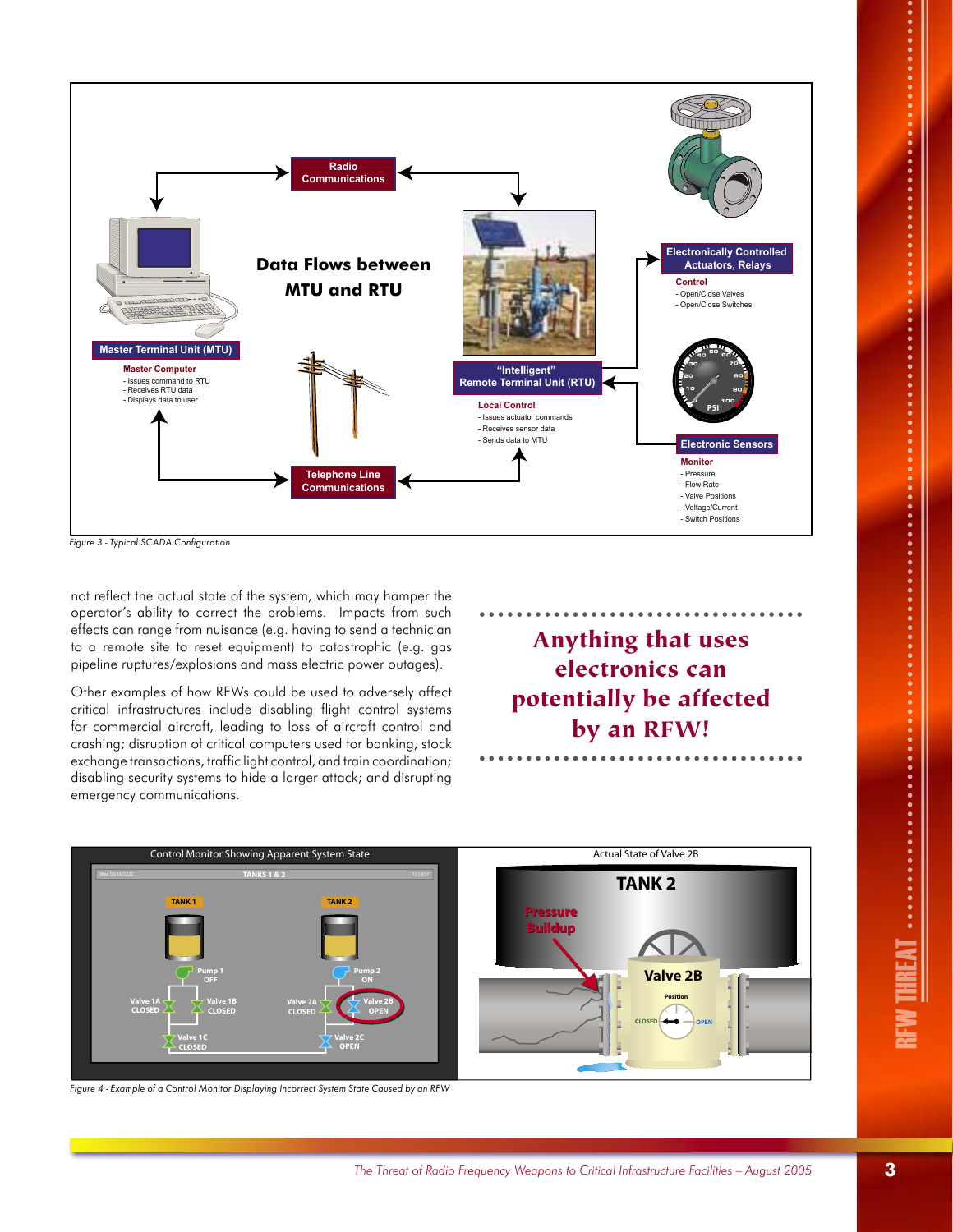### **How Might RFWs Be Used Against a Facility?**

RFWs transmit electromagnetic energy in one of two ways: (1) radiation, which is the process of broadcasting a signal through the air using an antenna (see Figure 5), or (2) conduction, which is the process of transmitting electrical energy through a wire, such as a power line or a telephone line (see Figure 6). In either case, the energy can be transmitted continuously over a long period of time or transmitted in a burst over a short period of time.

If the RFW is a radiation threat, the transmitted electromagnetic energy can be received by the target, or by antennas and wires connected to it, and cause disruption or damage to the targeted electronics. A common example of radiated EMI occurs when cell phones are used in close proximity to computers. Typically, this causes distortion/interference effects on the monitor. Real RFWs are significantly more powerful and can cause more serious effects.

## RFWs can easily be disguised in ordinary packages and they can be used in a variety of ways.

The electromagnetic energy from a radiated RFW can enter a facility by penetrating through walls and other barriers. Openings, such as windows, in the barriers will generally allow more energy into the facility. Typically, the more barriers, such as walls, that the electromagnetic energy has to penetrate, the harder it will be for the RFW to affect the targeted electronics. Another important factor for the radiation threat is that the energy from an RFW dissipates with distance, so the farther away an RFW can be kept from the facility; the harder it will be for the RFW to affect its target. Examples of radiated RFW use are provided on page 7.

If the RFW is a conduction threat, the attacker may connect it to a cable, such as a power or communication line, that leads into the facility. The RFW can discharge large surges of electrical energy into the line, which may enter the targeted equipment through its connection to the line and cause disruption or damage. A well-known example of conduction interference is seen on a television when a vacuum cleaner is operating. The vacuum cleaner introduces unwanted electrical noise through the power cord. The noise enters the television through its power cord and causes "snow" in the picture and audio noise in the sound. A real RFW source, such as that used in the Russian experiment described on page 8, can damage electronics.



Figure 5 - Illustration of Radiated Threat from an RFW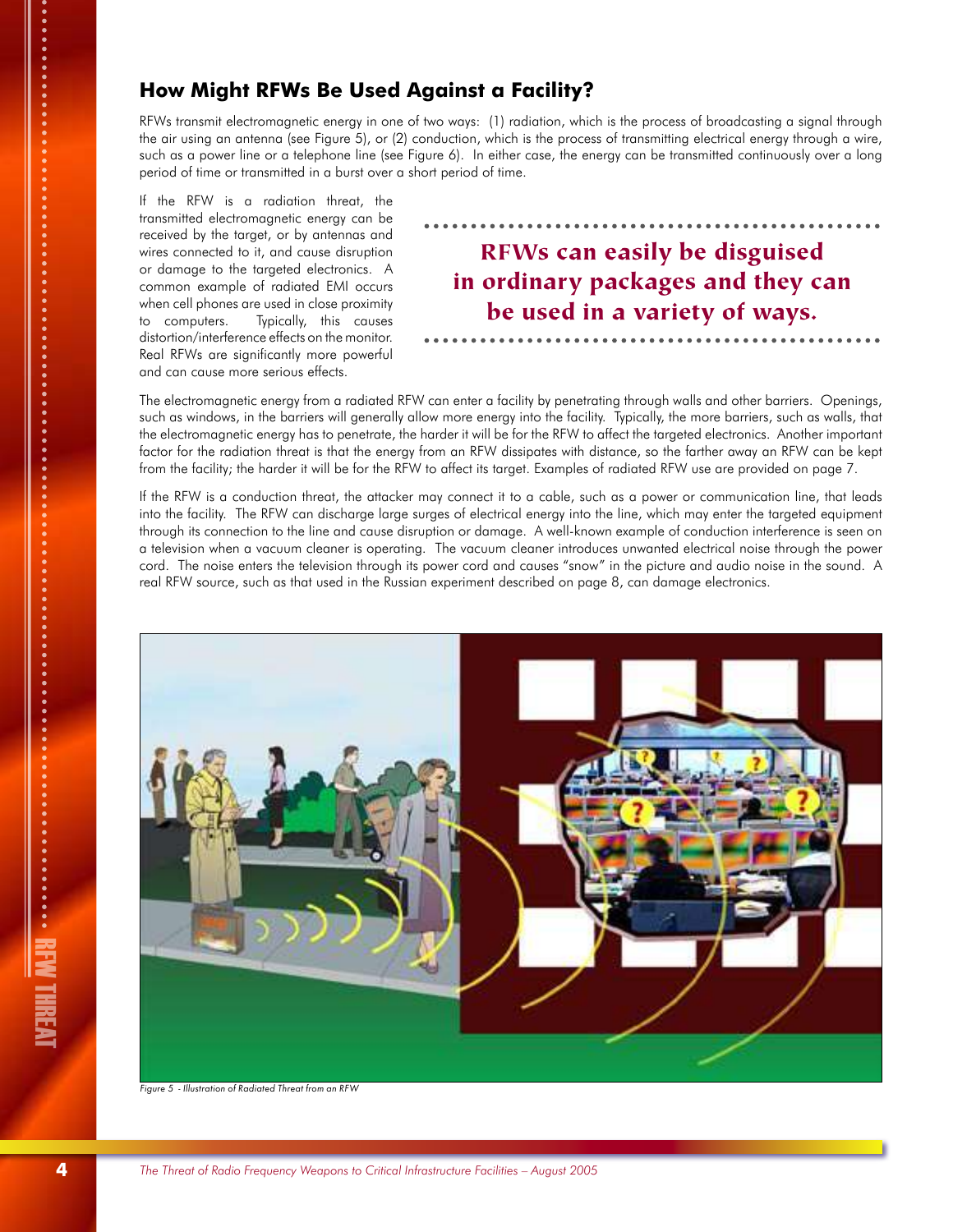

Figure 6 - Illustration of Conducted Threat from an RFW

### **RFW Sizes, Packaging, and Employment**

RFWs can vary in size from a hand-held device to a large vehicle-born device. RFWs can be hidden in a truck, a briefcase, or even a package as small as a soda can (Figure 7). Small RFWs can be smuggled into a building with relative ease using inconspicuous packaging and then left behind. Large RFWs can be placed outside the facility, disguised as a utility truck, delivery truck, commercial vehicle, or even a small pickup truck. The presence of the RFW may go unnoticed for an extended period of time, well after the attacker has left the facility.

RFWs can be used to cause damage or to cause intermittent, temporary effects, such as locking up a computer or corrupting a data stream. If the computer is controlling an important process during a critical period, a "temporary" result could still lead to catastrophic impacts.



RFW Hidden in Inconspicuous Packages

RFW THREAT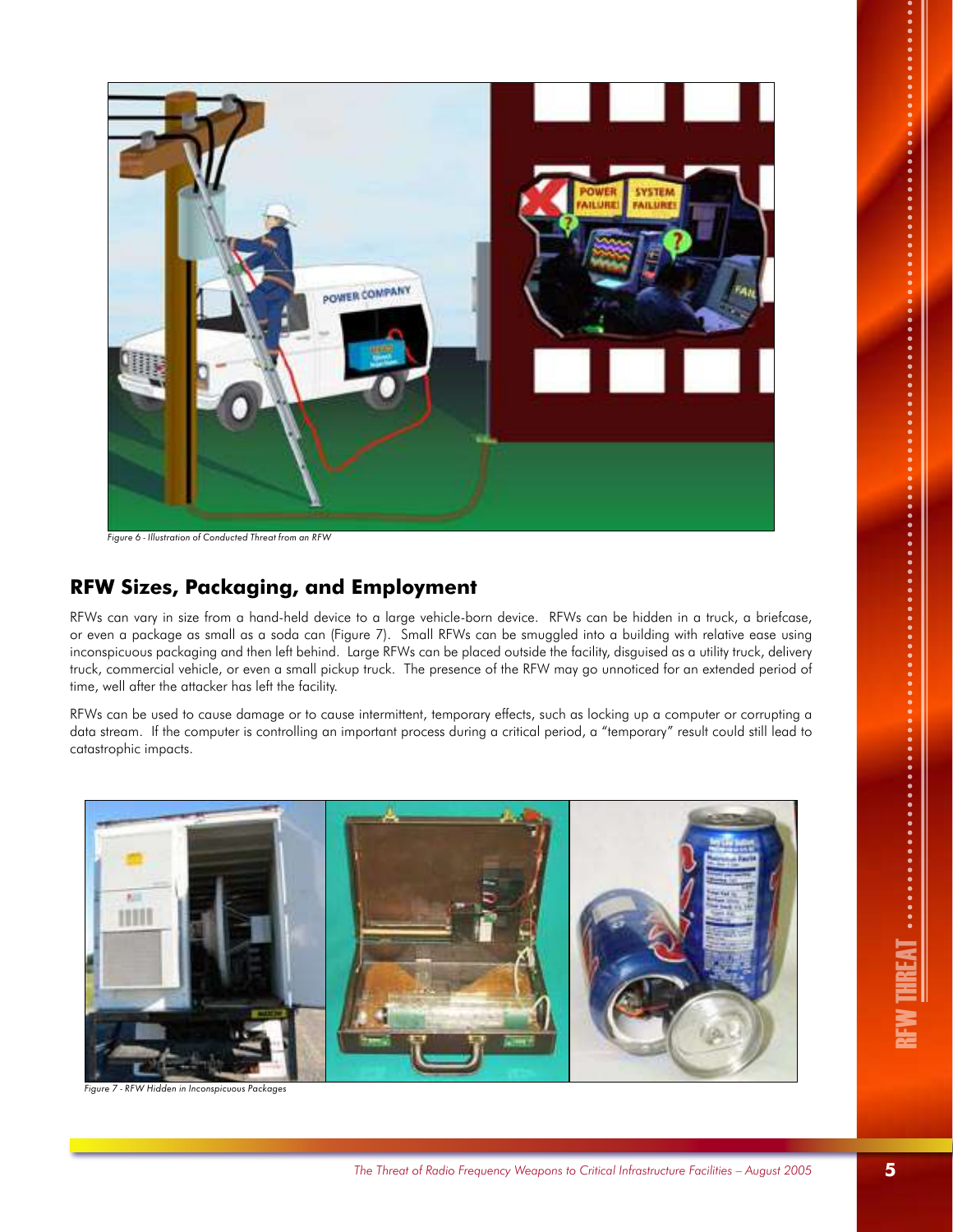

Truck-mounted RFW

### **Why Would an Attacker Use RFWs?**

Attackers may choose to use RFWs over conventional weapons (i.e., explosives) for several reasons. Some of the most prevalent reasons are:

#### *• Covert*

Attacks can be carried out with little or no trace left by the attacker. Often, the only knowledge that the victim has is that their electronic systems suddenly stopped working properly—or entirely. The victim may not even realize that they had been attacked.

#### *• Remote*

Attacks can be initiated at a distance from the target (called stand-off distance). This may be useful if the attacker cannot get to the target. It also helps an attacker avoid suspicion and provides a head start for a get-away.

#### *• No Ammunition Required*

Unlike conventional weapons, RFWs do not require ammunition or separate rounds for multiple shots. RFWs require a power source, which is typically what limits its usage.

#### *• Penetration*

RFWs energy can penetrate walls and go over/around obstacles.

#### *• Area of Coverage*

Attacks can cover a broad or narrow area, depending on how the energy is focused. If the energy is focused on a broad area, such as a whole building, many targets can be attacked simultaneously.

#### *• Instantaneous*

Target exposure and effects occur immediately after transmission because the RF energy travels at the speed of light. As a result, exposure can be timed to a specific instant. For example, if the attacker has the intelligence, an attack could coincide with another event, such as turning on a piece of equipment or an air conditioner. The victim's first response may be to blame the problems on the equipment turning "on" rather than considering an RFW. How quickly the attack leads to an impact on the operations of the critical infrastructure facility depends on the importance of the targeted equipment and how it is affected.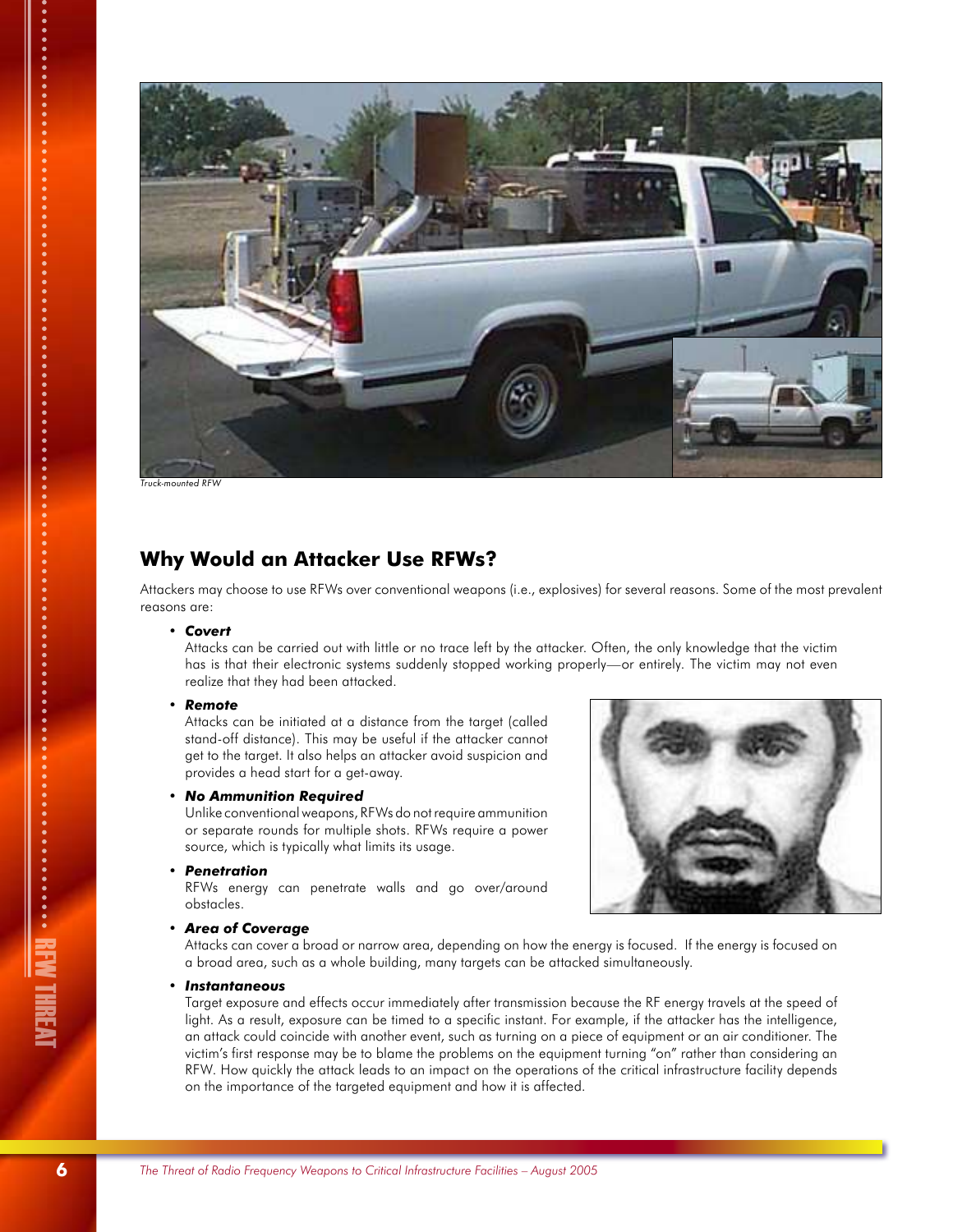## **Have RFWs Been Used in the Past?**

YES. For example:

- *In the Netherlands, an individual disrupted a local bank's computer network because he was turned down for a loan. He constructed a briefcase-size RFW, which he learned how to build from the Internet. Bank officials did not even realize that they had been attacked or what had happened until long after the event.*
- *In Japan, two yakuza criminals were caught stealing from a Pachinko machine using a hidden high energy RF gun to interfere with the machine's computer and falsely trigger a win.*
- In St. Petersburg, Russia, a criminal robbed a jewelry store by defeating the alarm system with a repetitive RF generator. "Its manufacture *was no more complicated than assembling home microwave ovens."*
- *In Kizlyar, Dagestan, Russia, Chechen rebel commander Salman Raduyev disabled police radio communications using RF transmitters during a raid.*
- *In Russia, Chechen rebels used an RFW to defeat a Russian security system and gain access to a controlled area.*
- *RFWs were used in separate incidents against the U.S. Embassy in Moscow to falsely set off alarms and to induce a fire in a sensitive area.*

There have also been several documented incidents caused by devices that could be used as RFWs. For example:

*– On March 21-26, 2001, there was a mass failure of keyless remote entry devices on thousands of vehicles in the Bremerton, Washington, area (operating frequency: 150-500 MHz). The failures ended abruptly as federal investigators had nearly isolated the source. The Federal Communications Commission (FCC) indicated that a military presence in the area was the probably cause. (The U.S. Navy did not agree.) The problem coincided with the arrival of the USS Carl Vinson (CVN 70).*



Figure 8 - Robinson R-44 News Helicopter Nearly Crashed While Flying by a High-Frequency Broadcast Antenna

- *In 1999, a Robinson R-44 news helicopter nearly crashed when it flew by a high frequency broadcast antenna (National Transportation Safety Board Identification #IAD99WA033).*
- *In 1992, a U.S. Navy ship passing through the Panama Canal left its radar on, damaging several nearby computer systems.*
- *In the late 1980s, a large explosion occurred at a 36-inch diameter natural gas pipeline in the Netherlands. A SCADA system, located about 1 mile from the naval port of Den Helder, was affected by a naval radar. The RF energy from the radar caused the SCADA*  system to open and close a large gas flow-control valve at the radar scan frequency, resulting in pressure waves that traveled down the *pipeline and eventually caused the pipeline to explode. It took 6 weeks to discover the cause of the failure. A similar event occurred in June 1999 in Bellingham, Washington, when a SCADA malfunction caused a gas pipeline to rupture and explode.*
- *In 1967, the USS Forrestal was located at Yankee Station off of Vietnam. An A4 Skyhawk launched a Zuni rocket across the deck. The subsequent fire took 13 hours to extinguish. 134 people died in the worst U.S. Naval accident since World War II. EMI was identified*  as the probable cause of the Zuni launch. (The incident launched the Navy Hazards of Electromagnetic Radiation to Ordnance *(HERO) program at the Naval Surface Warfare Center – Dahlgren Division.).*

## Radio Frequency Weapons have been used and their potential impact can be significant!





Figure 9 - Gas Pipeline Explosion Caused by SCADA Malfunction Figure 10 - EMI Identified as Probable Cause of U.S.S. Forrestal Incident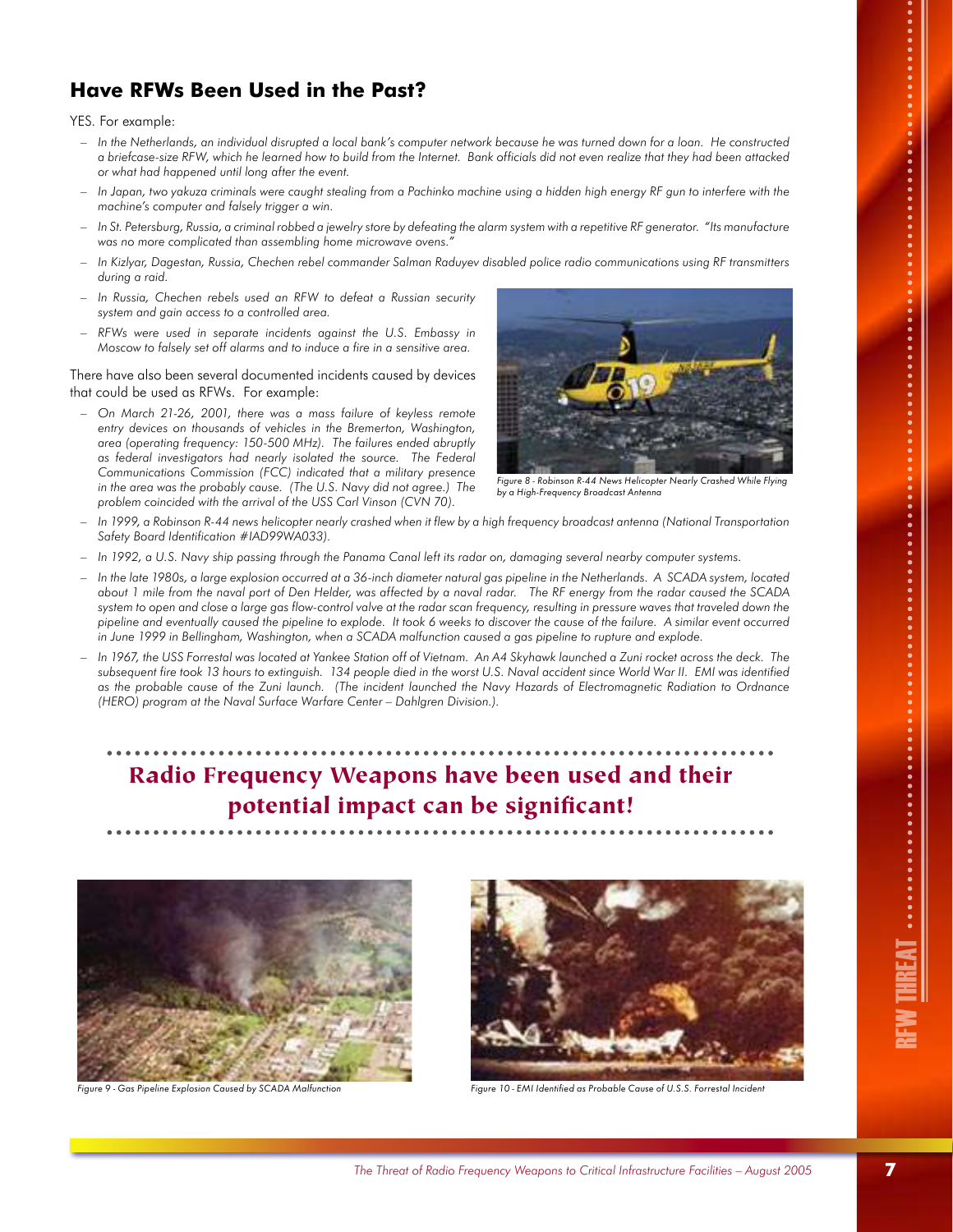### **Who Might Attack My Facility?**

There are several types of potential attackers, including:

- *Terrorists*
- *Criminals*
- *Competitors*
- *Disgruntled Employees*
- *Protestors*
- *Adversary Military/Special Forces*
- *Others*



Several countries have performed research into RFWs, including the United States, Russia, Ukraine, United Kingdom, China, Australia, France, Germany, Sweden, South Korea, Taiwan, Israel, and others.

The Department of Defense has demonstrated that an RFW can be developed with only modest financial means and technical capability. Furthermore, RFWs, as well as the components and knowledge to develop them, are available on the open market. For example, the Russians are selling the Ranets system (Figure 11) and the German firm Diehl sells various RF sources that can be used as RFWs, including a briefcase-size RF source (Figure 13).

Regarding the conductive threat, some countries have investigated the feasibility of injecting pulses into cables to cause damage to equipment inside of buildings. For example, the Russians performed an experiment in 1999, showing that personal computers in a building can be damaged using pulses injected through power lines (Figure 14).





 $F = 12 - 1991$  Prediction of RFW

## Many groups have the means and motivation to use Radio Frequency Weapons.





Figure 13 - Briefcase-sized RF Source by Diehl Figure 14 - Russian Pulse Power Experiment Through Power Lines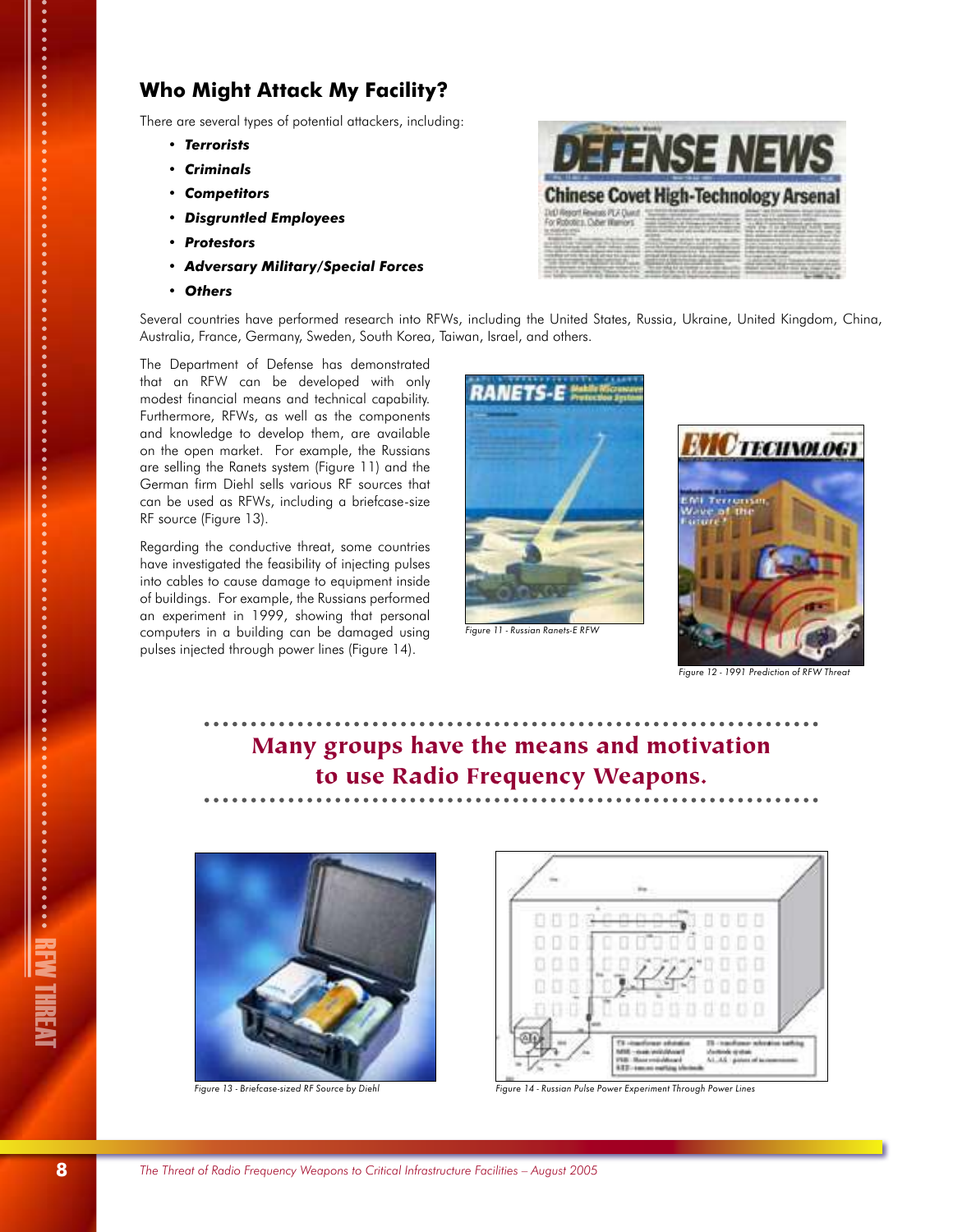## **How Can I Protect My Facility?**

Given the potential for disruption and/or damage by RFWs to critical infrastructure facilities; given the relative ease in acquiring the technical know-how and components at reasonable cost levels; given the level of dependence facilities have on electronics; and given that RFWs allow attackers to be covert, remote, and cover a broad area, there is a growing concern about the threat of RFWs to infrastructure facilities. To address this threat, the following basic steps should be performed:

- *(1) Perform a site assessment*
- *(2) Develop a mitigation plan*
- *(3) Implement mitigation techniques*

A site assessment should be conducted to get a general idea of what areas and equipment are most susceptible to an RFW attack. A top level approach is outlined in the RF Site Assessment Guide (Figure 15).

The next step is to outline a cost-effective plan to help mitigate the risks. Several mitigation techniques are listed in Figure 16. The isolation techniques take advantage of the fact that, in general, the farther away an RFW is from its target, the larger it must be to achieve the same effect. In fact, the effective range for RFWs is typically on the order of tens to hundreds of meters and nearly always less than a kilometer. Also, since barriers such as walls or fences generally reduce the electromagnetic energy that pass through them, adding barriers between public areas and critical electronics can help to mitigate the threat. Other techniques include changing cable routing, increasing awareness of the problem to employees, and adding RF monitors to help detect an attack. Redundancy and hardening, such as placing the most



Figure 15 - Site Assessment Guide to RFW

critical equipment in shielded rooms, are other options. Note that all of these approaches have other benefits as well as reducing the susceptibility of the facility to RFWs. For example, security can help protect against other types of threats; better cable routing may reduce EMI; and redundancy adds reliability.

The final step is implementing the mitigation techniques in the plan. While both preventative and post-attack methods should be considered, the proactive approach to avoiding RFW attacks, disruption, and damage is preferred.

Additional details regarding RFWs and how to address the threat can be found in the RF Site Assessment Guide and the *Pocket Guide for Security Procedures and Protocols for Mitigating Radio Frequency Threats*, also called the Security Pocket Guide. If you have any questions, require any assistance, or wish to receive a copy of the Site Assessment Guide or Security Pocket Guide, contact the Technical Support Working Group or the Directed Energy Technology Office at the addresses and phone numbers shown on the back of this brochure.

## There are techniques and procedures that can be used to mitigate the Radio Frequency Weapons threat.



Figure 16 - RFW Defensive Options Before an Attack (proactive) and After an Attack (reactive)

RFW THREAT